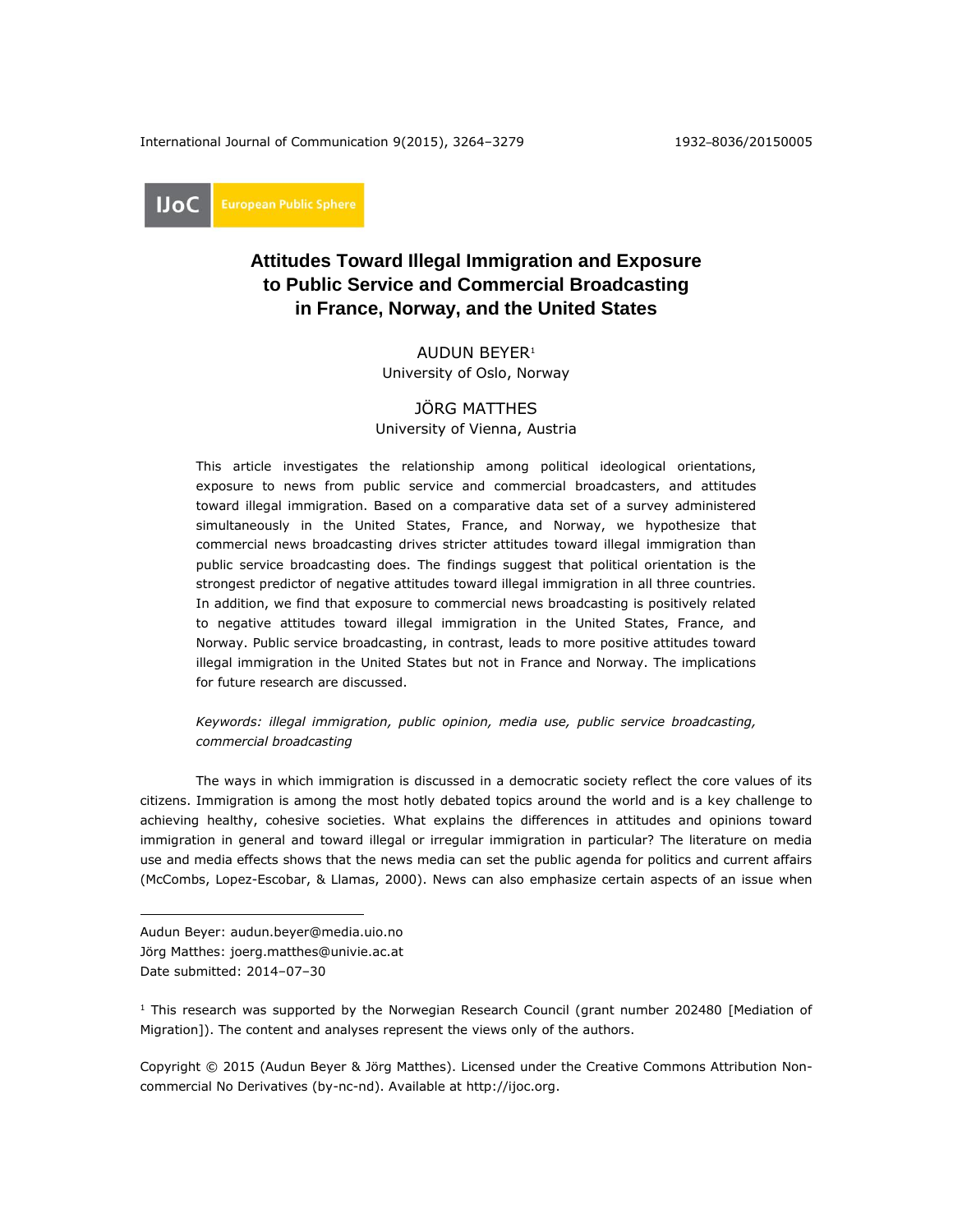$\overline{a}$ 

individuals evaluate a problem or a situation (Krosnick & Kinder, 1990) and can influence policy preferences and attitudes (Matthes & Schemer, 2012). In the issues of migration and immigration, scholars have identified a number of factors that shape anti-immigration attitudes, including age, education, socioeconomic status, and news media content (e.g., Beyer & Matthes, 2015; Dunaway, Branton, & Abrajano, 2010; Facchini, Mayda, & Puglisi, 2009; Gil de Zúñiga, Correa, & Valenzuela, 2012; Joyce, & Harwood, 2014; Igartua & Cheng, 2009; Schemer, 2012; Schemer, Wirth, & Matthes, 2012).

Nevertheless, pressing research gaps remain. First, most studies have attempted to explain attitudes toward immigration in general. In contrast to this large body of scholarship, knowledge about *illegal* or *undocumented<sup>2</sup>* immigration is much less advanced. Although numerous studies offer evidence of media effects on attitudes toward immigrants and migration in experimental settings (e.g., Igartua & Cheng, 2009; Igartua, Moral-Toranzo, & Fernández, 2011), evidence from surveys is scarcer and, therefore, highly needed (Schemer, 2012; Schemer et al., 2012). In addition, the role of audience selectivity in public service and private broadcasting is not yet well understood (Gil de Zúñiga, Correa, & Valenzuela, 2012). Finally, to the best of our knowledge, the effect of media exposure and ideological orientation on individual attitudes concerning illegal immigration has not been compared across countries.

In this article, we study the relationships among self-reported exposure to commercial and public service news broadcasting, ideological orientation, and attitudes toward illegal immigration in three countries—Norway, France, and the United States—that have different political systems and news media structures. While the U.S. television public-service broadcaster (PBS) is relatively weak, public-service broadcasters of Norway and France are strong, although there are notable differences between Norway's and France's media systems (Hallin & Mancini, 2004). However, the countries also share some characteristics. In fact, they have relatively similar proportions of immigrants (people who are foreign born, and, for Norway, also those who are born in the country to two foreign-born parents) residing in the country, between 11 and 13%. Regarding irregular immigrants, numbers and evidence are scarcer and less reliable. Estimates from research from Statistics Norway suggest between 10,000 and 30,000 irregulars in 2008; French estimates from 2004 suggest 200,000 (de Wenden, 2010); and more recent research conducted by Hoefer, Rytina, and Baker (2012) estimate the number of unauthorized immigrants<sup>3</sup> living in the United States by January 2011 to be 11.5 million. Passel, Cohn, and Gonzalez-

 $3$  Defined as all foreign-born noncitizens who are not legal residents (Hoefer, Rytina, & Baker, 2012).

<sup>2</sup> Throughout the article, the terms *illegal, undocumented,* and *irregular* are used interchangeably. These terms have different connotations and can reflect altogether different perspectives on the issue of immigration (see Merolla, Ramakrishnan, & Haynes, 2013, for an overview). However, as Merolla et al. point out, there is limited empirical evidence that the terms used actually have an effect on people's perceptions and attitudes. What matters more is the actual framing of policies (Merolla et al., 2013). We use these terms because the media themselves employed them during the period of data collection. Later, for instance, AP actually dropped the term *illegal immigrant* from its news coverage (Carrasquillo, 2013), certainly reflecting a change in how the media and society deal with such an issue. No doubt, the way the media frames this issue (e.g., by using different terms) probably reflects the broader discussion in societies about how a phenomenon is viewed, but for this study, we wanted to examine whether use of different outlets in general was connected to one's general attitudes.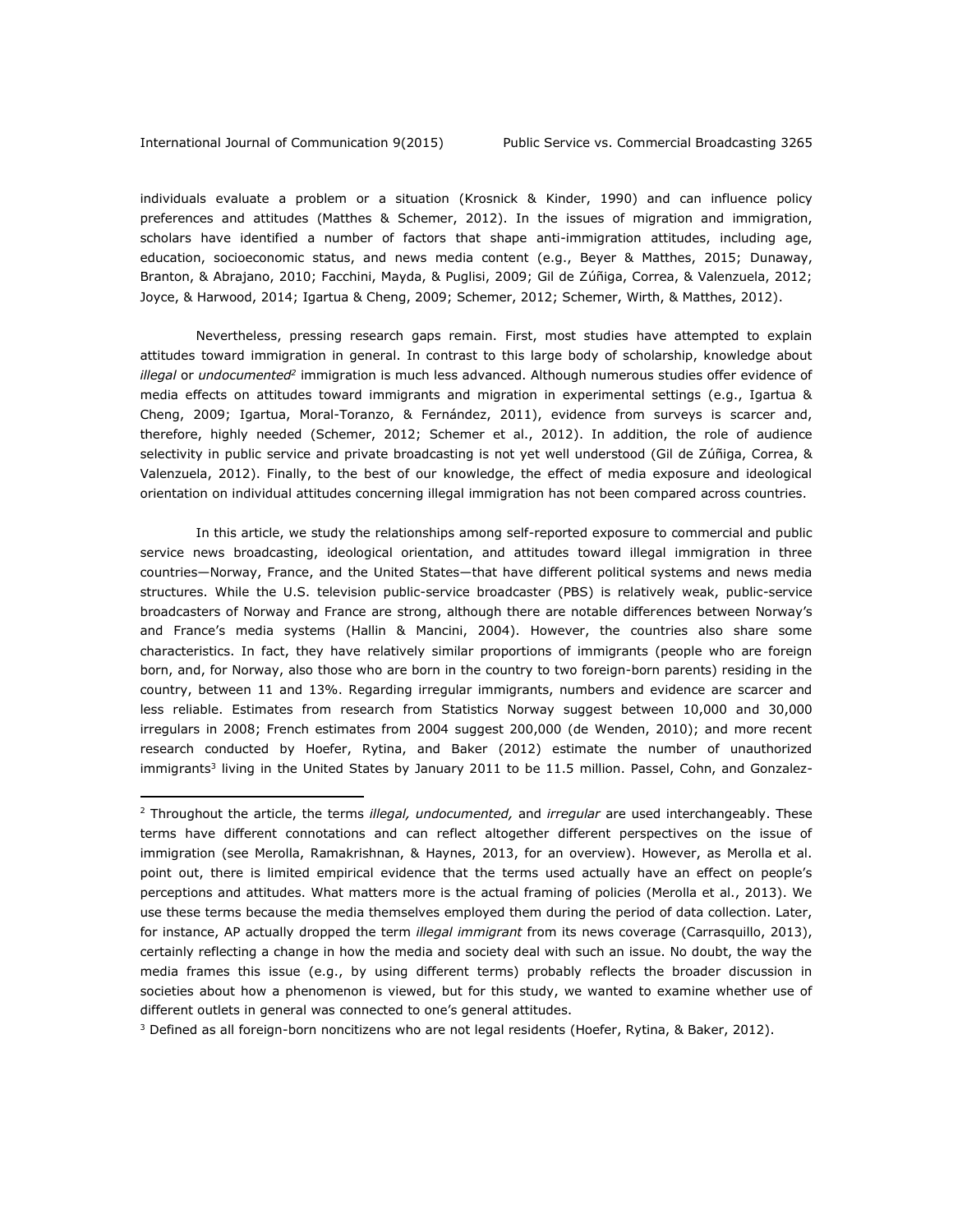Barrera (2013) estimate the unauthorized immigration population to be 11.7 million by March 2012. It is also worth noting that the issue of illegal or undocumented immigration has been increasing in saliency in all three countries during the last decades, earlier for France and the United States and somewhat later for Norway. This increasing saliency is apparent in politics, in the media, and in public opinion. Further, the issue of immigration in general has to a larger degree been framed within an illegality frame, focusing on several aspects of immigrants breaking the law.

Against this background, we explore how exposure to the different types of news content provided by public service and private broadcasting might be related to negative attitudes toward illegal immigration in Norway, France, and the United States. As discussed below, research has shown that the two types of broadcasting often differ in how they present the news (Aalberg et al., 2013; Curran, Coen, Aalberg, & Iyengar, 2012). Particularly relevant to the issue of illegal or unauthorized immigration is the tendency of commercial broadcasters to focus more on crime, conflict, and other negative aspects (e.g., Benson, 2013) than public service broadcasters. Thus, we argue that exposure to such content may drive stricter attitudes on the issue for the people that mainly get their news from commercial broadcasters.

## **Explaining Attitudes Toward (Illegal) Immigration**

For decades, migration scholars have examined the predictors and antecedents of public attitudes toward immigration and immigrants. Among the key determinants that have been examined are the state of the economy, cultural proximity to immigrants, unemployment levels in the receiving country, and education levels among respondents (Freeman, Hansen, & Leal, 2013; Espenshade & Calhoun, 1993). In a recent review, however, Freeman et al. (2013) found little consensus on the factors that shape public opinion toward immigration. Even the claim with the highest degree of consensus within the scholarly community—that higher education increases support for immigration—is debated, as researchers cannot agree whether education is an independent variable or a proxy for higher skill (Freeman et al., 2013). More aggregate independent variables, such as the state of the economy in receiving countries and, particularly, unemployment levels, do not explain changes in levels of public opposition to immigration to a sufficient or convincing degree (Freeman et al., 2013). Fetzer's (2000) historical account of opinions toward immigration and immigrants in the United States, France, and Germany provides one of the few comparative investigations of public opinion and immigration. Fetzer (2000) found strict public opinions on the issue in all three countries.

In one of the first studies on public opinion of *undocumented* immigrants or *illegal* immigration, Espenshade and Calhoun (1993), using data collected in Southern California, tested five major hypotheses concerning possible predictors of illegal immigration attitudes based on structural characteristics. The labor-market-competition hypothesis holds that people with the lowest socioeconomic status possess the most negative views toward illegal immigration because of concerns over competition for jobs. The cultural-affinity hypothesis predicts that individuals with the cultural attributes most similar to those of illegal immigrants will have more positive attitudes. The education hypothesis assumes that higher education correlates with more positive attitudes, while the utilitarian-calculus hypothesis states that negative attitudes are associated with concern over personal material well-being. Finally, the symbolicpolitics hypothesis holds that "challenges to important symbols of American nationality may evoke anti-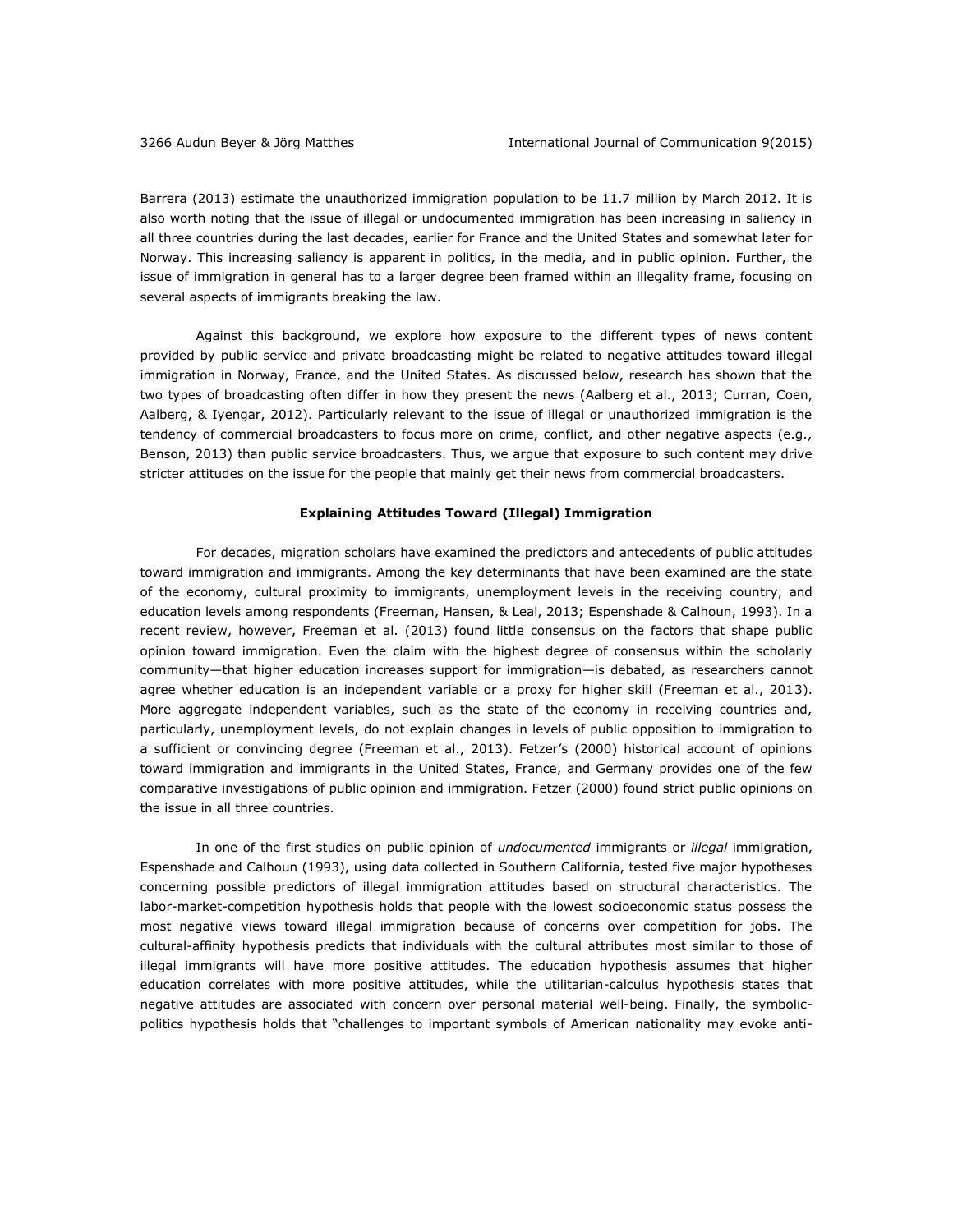immigrant attitudes" (Espenshade, 1995, pp. 202–203). According to Espenshade and Calhoun (1993) and Espenshade (1995), the labor hypothesis has limited support. The cultural-affinity and education hypotheses are supported to a larger degree, along with the utilitarian-calculus and symbolic-politics hypotheses. Another study based on data from California found "that negative attitudes toward illegal immigrants are related to the stereotypes held about illegal immigrants . . . and negative attitudes toward legal Mexican Americans" (Cowan, Martinez, & Mendiola, 1997, p. 412).

Taken together, these studies present mixed and inconclusive evidence of the factors that shape attitudes toward immigration and immigrants. Therefore, scholars within the migration field increasingly acknowledge that communication may be key to understanding the formation of public opinion toward this increasingly important issue, and in the recent literature on public attitudes toward immigration, there is often a call for studies examining the impact of media and communication (see, e.g., Freeman et al., 2013). For instance, Schildkraut (2013), in a study of question wording in surveys, finds significant possible effects on attitudes toward immigration based on how the issue is framed. More complex information, where the issue is given more context, tends to produce more liberal attitudes, whereas more simple questions, highlighting only if a respondent is for or against more immigration, produce more strict attitudes. Thus, the quality and complexity of information, largely provided by the media, seems to matter when public opinion toward immigration is shaped.

## **Public-Service News Versus Commercial-Broadcasting News**

A key factor in the news media's role in shaping anti-immigration attitudes is the difference in the way public-service and commercial broadcasting construct and present news stories. In this section, we examine the content differences between the two types of broadcasting. Then, we discuss the differences between the two with respect to attitudinal effects. It is worth noting that audience shares for public service broadcasting (PSB) differ substantially in the three countries. In our study, almost 60% Norwegian respondents state that they watch PSB news more than five days a week. In France, 40% report this, but in the United States, only 11% report this. For commercial broadcasting, the differences are much smaller.

# **Content Characteristics**

The distinction between news from public service broadcasters and from commercial broadcasters has often been identified as quality of information (Cushion, 2012). News produced and aired by public service broadcasters is reported to be more fact oriented and less negative, whereas commercial channels tend to air more negative, sensationalist stories with less background (Curran et al., 2012). As we will review in more detail below, research has also shown that public service news tends to promote higher political knowledge and participation and that the media environments not solely based on market-driven news journalism also promote higher levels of political knowledge (Aarts & Semetko, 2003).

Vettehen, Beentjes, Nuijten, and Peeters (2011) found that commercial broadcasters employ more "arousing" characteristics in the presentation of news than public service channels. This tendency could be related to the sacerdotal and pragmatic views of politics: Public service broadcasters generally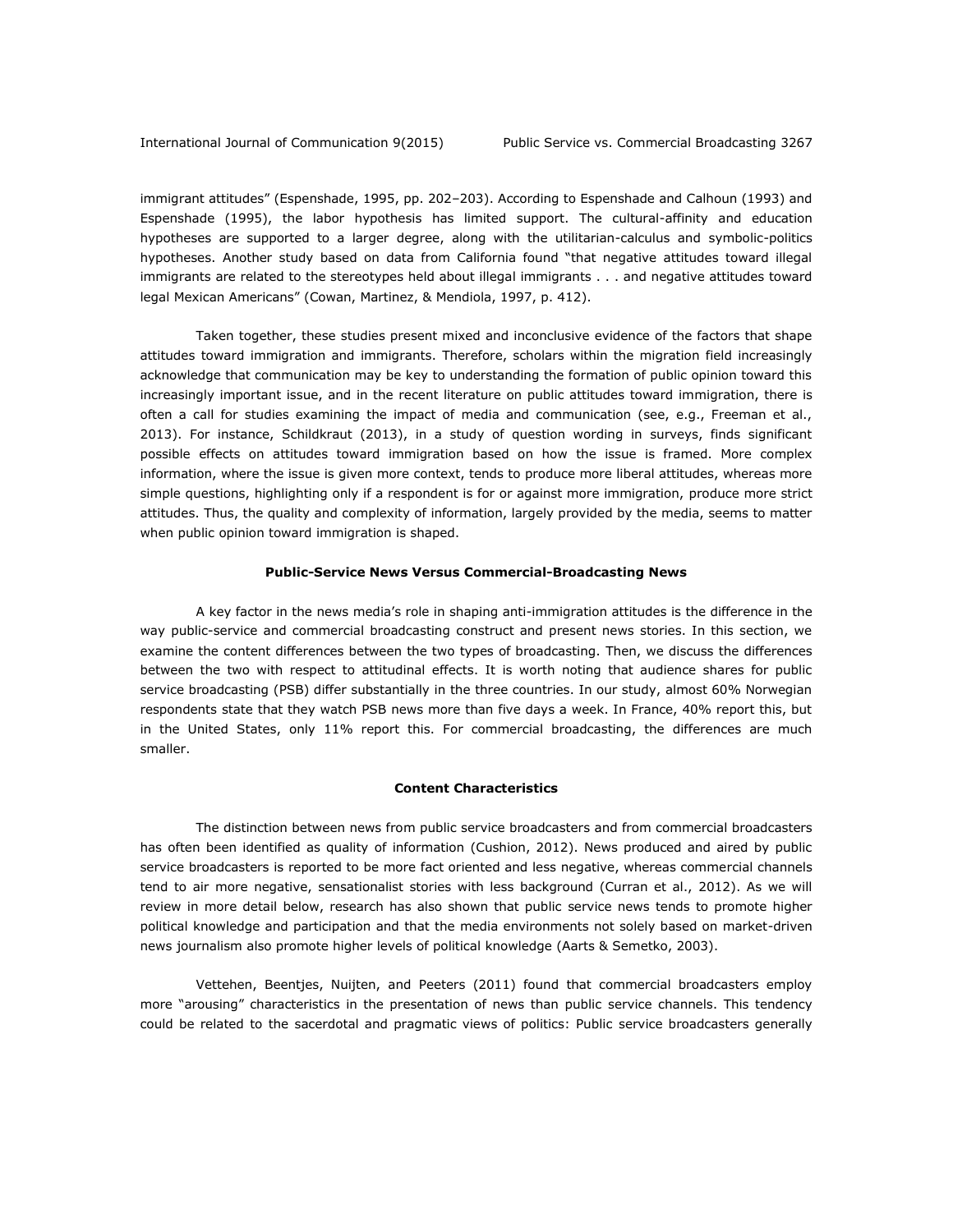adhere to the former, and commercial broadcasters to the latter. Findings by Vettehen et al. (2011) also suggest that commercial broadcasters use more tabloid-like elements in their news presentation than their public service counterparts. Thus, market-driven journalism tends to be more sensationalist and dramatized than journalism founded on public-service values. Similarly, in a comparative study of 11 countries on 5 continents, Aalberg et al. (2013) found that market-driven broadcasters air less international news, and when they do, it tends to be soft, rather than hard, news. The researchers showed that these tendencies influence public knowledge of international issues (Aalberg et al., 2013). Likewise, Curran, Iyengar, Lund, and Salovaara-Moring (2009) demonstrated that the public service model gives greater prominence to news and encourages more news consumption and smaller knowledge gaps.

In a comparison of news aired by public service and commercial broadcasters in five European countries (and U.S. commercial broadcasters), Curran et al. (2012) showed that, in general, commercial broadcasters air more soft (and thus less hard) and domestic (and less international) news and focus more on the gamesmanship of politics than their public service counterparts. Cushion (2012) also found clear distinctions in the priorities of public service and commercial broadcasters regarding soft and hard news. In a study of nine countries adapted from the work of Curran et al. (2012), Cushion (2012) identified a clear trend that public service broadcasters spend more time on and air more hard news than their commercial counterparts (with the exception of Norway). Cushion (2012) also reported that public service broadcasters tend to publish more serious content than commercial broadcasters, with Norway again the exception.

These well-documented differences between public service and commercial broadcasters have consequences for how irregular migration is covered in the news. Due to reporting style, commercialized news is prone to present a stereotyped, unfavorable, simplified image of irregular immigration, focusing on crime or other negative aspects (see Benson, 2013; Gil de Zúñiga et al., 2010; Kim, Carvalho, Davis, & Mullins, 2011). In contrast, public-service news broadcasting is more likely to cover more complex perspectives focusing on, for example, several different causes of illegal immigration, the humanitarian dimension, or the needs and individual stories of undocumented immigrants.

# **Effects of Exposure**

In the previous section, we examined evidence from the literature concerning the differences between public service and commercial news broadcasting. In this section, we discuss evidence of the possible effects of exposure to such content on public perceptions and attitudes toward an object or topic. The vast majority of studies deal with the effects on general or issue-specific political knowledge (Aarts & Semetko, 2003; Jenssen, 2009; Curran et al., 2009; Soroka et al., 2012; Aalberg & Strabac, 2010). In a seminal study, Aarts and Semetko (2003) found that those who report watching public service television news rather than commercial news broadcasting tend to have higher levels of political knowledge. The researchers also identified clear positive effects from public-service news and negative effects from commercial television news on internal efficacy, or the "ability to be active in and to understand politics and political issues" (Aarts & Semetko, 2003, p. 776). Similarly, Curran et al. (2009) suggested that media systems dependent on a public-service model foster greater knowledge and contribute to a smaller knowledge gap among publics than market-based systems. In addition, a comparative study of six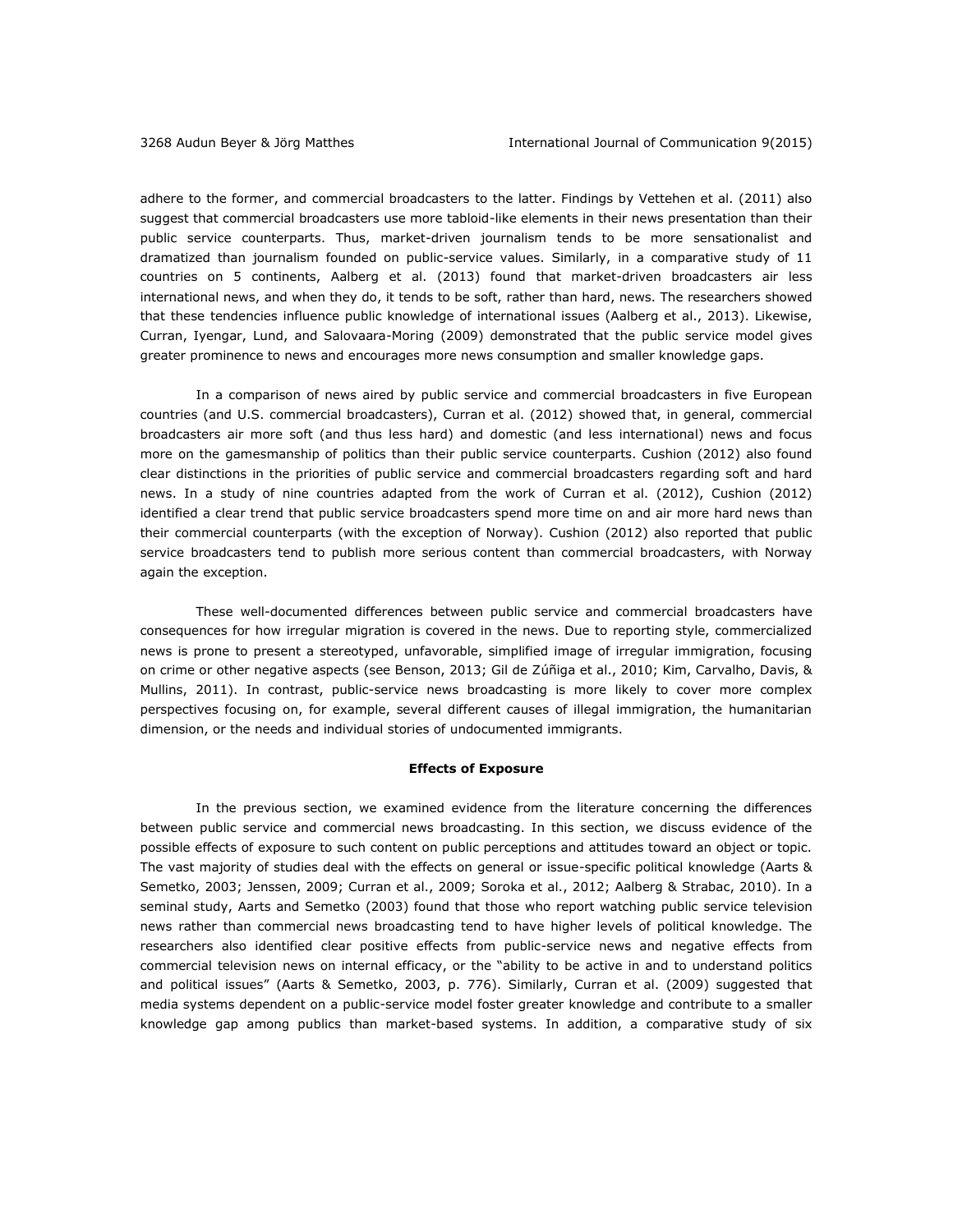countries (Canada, Japan, Norway, the United Kingdom, Italy, and Korea) by Soroka et al. (2012) demonstrated that, in general, public-service broadcasters have a positive but unequal effect on knowledge of hard news across countries. Similarly, Aarts, Fladmoe, and Strömbäck (2012), using comparative data from Europe and the United States, found that exposure to public service news has a positive relationship to political knowledge and trust. However, they found no such effect from commercial news exposure.

Evidence for the effects of patterns of media consumption on individuals' actual beliefs, behaviors, and attitudes is scarce, even though much research within the field has sought to find and map such patterns. In a study on television consumption and pro-environmental behaviors, Holbert, Kwak, and Shah (2003) showed "a clear positive direct relationship between fact-based television use and individuallevel environmental activities" (p. 189). In research on television consumption and civic engagement, Hooghe (2002) found that public service broadcasting seems to have "a mitigating effect" (p. 101) on civic attitudes, but the effect is unclear. Thus, Hooghe concluded that the presence of a clear, strong publicservice broadcaster "could be a crucial policy instrument for any effort to strengthen or maintain social cohesion in Western societies" (p. 101). More recently, Strabac, Thorbjørnsrud, and Jenssen (2012) showed that "watching commercial TV news increases opposition to immigration, while watching PBS TV tends to decrease it" (p. 185). However, Strabac et al. (2012) warned that their findings might be subject to spuriousness because the range of control variables in their study is somewhat limited. Finally, Gil de Zúñiga et al. (2012) showed that exposure to Fox News is associated with negative perceptions of Mexican immigrants and higher support for restrictive policies. However, this study controlled for only a few variables, mostly demographic.

Taken together, previous research suggests that there are clear and distinct content differences between public service and commercial TV news. Research also indicates that exposure to these two types of news is associated with different outcomes, where commercial broadcasters might foster more negative views of immigrants. However, none of the studies discussed has shed light on the relationship of public service and private news broadcasting to attitudes toward irregular immigration. There is also a lack of comparative studies, using the same survey instrument at the same time periods between different media and political contexts. Finally, most survey studies control for only a few variables, such as demographics, and therefore, the explained variance of anti-immigration attitudes is comparatively low.

The present study adds to this literature by testing the association of exposure to public service and private broadcasting with illegal-immigration attitudes. Based on earlier findings that commercial broadcasters air more sensationalist and negative news and public-service broadcasters more factsoriented news, we expect commercial news to drive stricter attitudes toward illegal immigration and public service news to drive more positive attitudes. Unlike earlier research, we include a large range of control variables, such as ideological orientation and issue importance. Especially in correlational studies, controlling for such third variables is highly important. Consequently, we asked if commercial news broadcasting can drive stricter attitudes toward illegal immigration while controlling for relevant background variables that have been found to predict anti-immigration attitudes.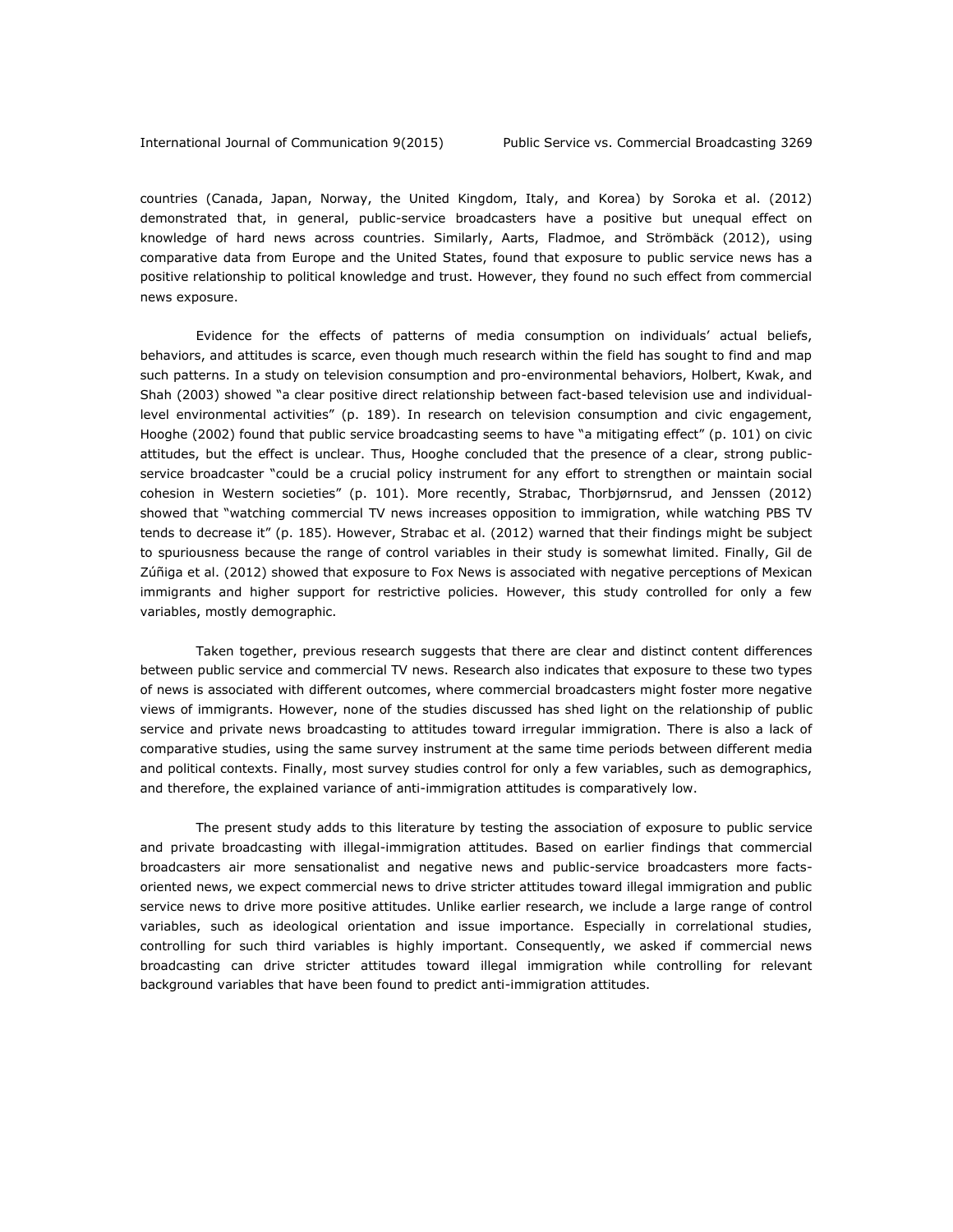Differences between public service and commercial broadcasting have been observed globally with regard to both the content and the following effects of exposure. However, to our knowledge this has not been done simultaneously using the same measures in the same contexts. Therefore, we may assume that the association between broadcasting exposure and illegal-immigration attitudes does not differ among the three countries investigated. As well, the share of immigrant population in all three countries is fairly similar. Nevertheless, a lack of comparative research prevents prior research from helping us to formulate specific hypotheses about the relationships. We propose two hypotheses and one general research question:

- *H1: Exposure to commercial broadcasting is associated with stricter illegal-immigration attitudes.*
- *H2: Exposure to public service broadcasting is associated with more positive illegal-immigration attitudes.*
- *RQ1: How do the relationships between public service and private news broadcasting and illegalimmigration attitudes differ in Norway, France, and the United States?*

#### **Method**

## *Data*

We simultaneously conducted surveys in the United States (*N* = 1,026), Norway (*N* = 1,048), and France ( $N = 1.034$ ). Respondents were recruited simultaneously through the online access panels of Ipsos, a global market-research company. Respondents were provided with an incentive. Quota sampling was applied for gender, age, and education in each country (U.S.: 60% female,  $M_{age} = 53.01$ ,  $SD = 15.36$ ; education: 66% some kind of college degree; Norway: 53% female, *M*age = 53.28, *SD* = 15.10; education: 54.1% some kind of college degree; France: 58.3% female, *M*age = 46.82, *SD* = 17.10; education: 18.4% college degree). Ipsos reported the following response rates from online data collection:  $RR1 = .29$ (Norway), RR1 = .22 (France), and RR1 = .07 (U.S.). The sampling procedure and the timing were the same in all three countries.

### **Measures**

The survey items were professionally translated by Ipsos and measured on 7-point scales. All the items are listed in the Appendix. The dependent variable—attitudes toward illegal immigration—was measured with five items, which were combined into a single index (Cronbach's alpha = .83). The unidimensionality of this measure was confirmed with exploratory PCA. We are aware that the use of wording might be a key determinant in survey studies (Schildkraut, 2013); thus, we used *illegal* and *unauthorized* immigrants/immigration interchangeably and randomly in the survey items. This is, however, not unproblematic, as these concepts are laden with highly normative and politically oriented implications. Still, in a study on equivalence and issue framing of immigration, Merolla, Ramakrishnan, and Haynes (2013) found no effects on preferences for different policies when different concepts were used. In addition to this, Merolla et al. (2013) found that the term *illegal* was by far the most used term in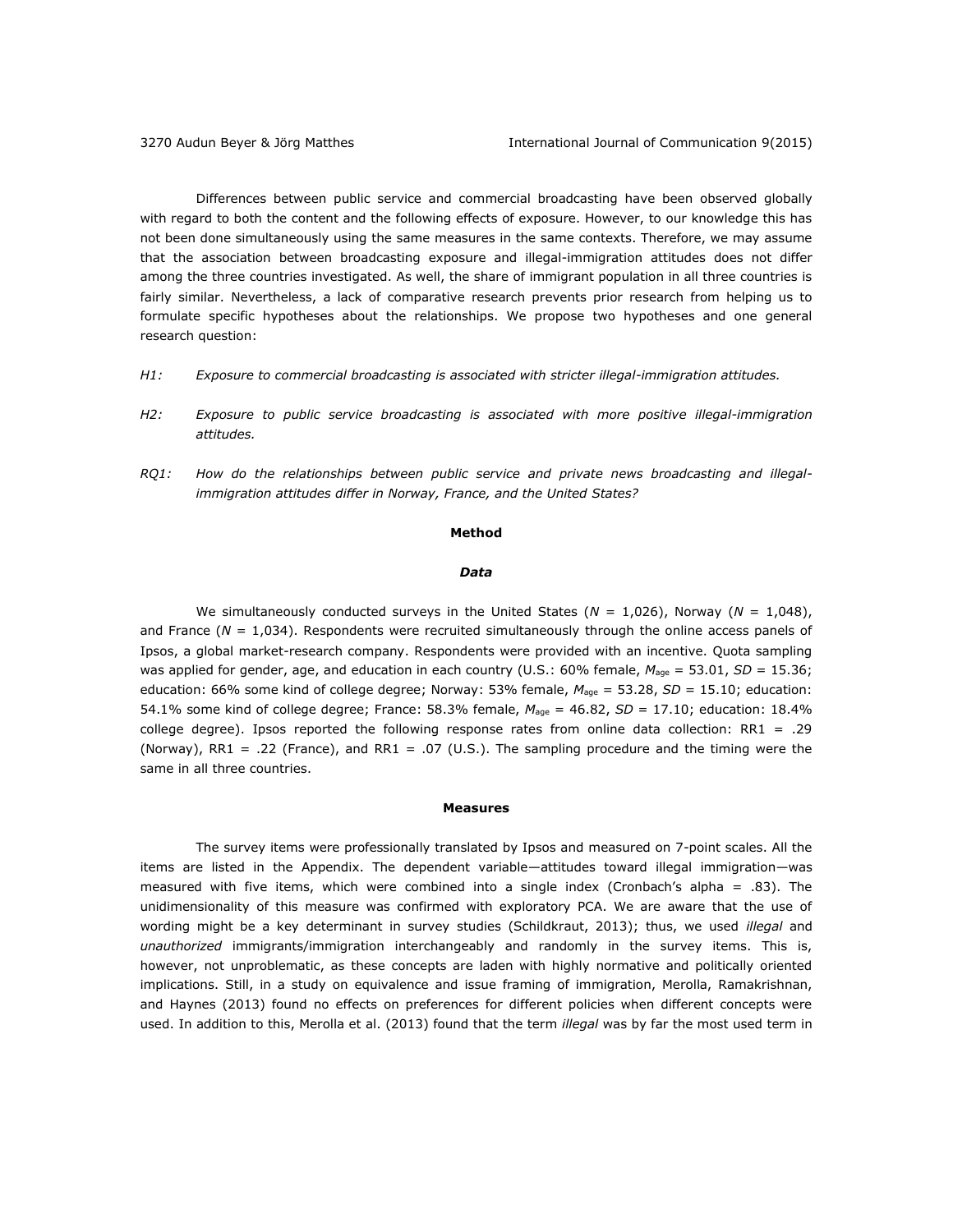U.S. coverage of the issue. For the French and the Norwegian versions of the survey, similar terms most frequently used in media content in the respective languages were used.

In line with previous research (e.g., Matthes, Morrison, & Schemer, 2010), we included various control variables to avoid making conclusions based on spurious relationships between the variables. The controls, listed in the Appendix, include basic sociodemographic variables and variables measuring political interest and inefficacy, political ideology, and issue importance (for the selection of these controls, see Aalberg & Strabac, 2010; Aarts & Semetko, 2003; Curran et al., 2009; Cowan et al., 1997; de Vreese & Boomgaarden, 2006; Jenssen, 2009; Soroka et al., 2012). Finally, we included a standard measure for exposure to both public service and commercial news television broadcasting. This measure asks only about general news consumption (see Appendix for exact wording), and not about exposure to news concerning illegal immigration. Thus, one could argue that some people may have different viewing patterns for different news issues such that they tend to follow immigration news more closely on one outlet while receiving their main general news from the other outlet. However, this should be quite limited, as viewing patterns probably are quite habitual. Also, the range of control variables used in the analyses could be argued as one way around this potential challenge regarding the exposure measure.

#### **Results**

Our main question concerns the relationships between exposure to commercial and public-service news and attitudes toward illegal immigration. To answer this question, we performed regression analysis separately for each country and one model combining all three countries. The results are presented in Table 1. The models consisted of three steps. In the first step, basic sociodemographic variables were added. In the second step, ideology and various controls for political interest, inefficacy, and general news attention were introduced. In the third step, self-reported measures of exposure to the two forms of television news were introduced to complete the final model. As can be seen, demographics alone explain 10.4% of the variance in France, 9.2% in Norway, and only 4.3% in the United States. The variables added in the second step greatly increase the explained variance in all three countries (FR: 39.2%; NOR: 29.9%; U.S.: 26.1%). As seen in the final model, there is a modest increase in explained variance when including the self-reported measure of exposure to public service and commercial television news. This finding contextualizes the importance of news exposure compared to the other predictors included in the model. The total amount of explained variance in all three countries is highly satisfactory.

In the final model including all predictors, older respondents are more likely to oppose illegal immigration than younger ones. However, this effect is significant only in France ( $\beta = .14$ ,  $p < .001$ ). Male respondents are more likely to hold stricter attitudes than female. This effect is significant in France ( $\beta = -$ .09,  $p < .01$ ) and Norway ( $\beta = -.07$ ,  $p < .01$ ) but not the United States. As expected, education is significantly negatively related to anti-immigration attitudes in all three countries (FR:  $\beta = .14$ ,  $p < .001$ ; NOR:  $\beta = .16$ ,  $p < .001$ ; U.S.:  $\beta = .06$ ,  $p < .05$ ).

Political interest explains anti-immigration attitudes only in Norway ( $\beta = -.14$ ,  $p < .01$ ). Feelings of political inefficacy are a positive predictor of negative attitudes in all three countries; in other words, those with a lack of faith in the political system also develop more negative attitudes toward the issue of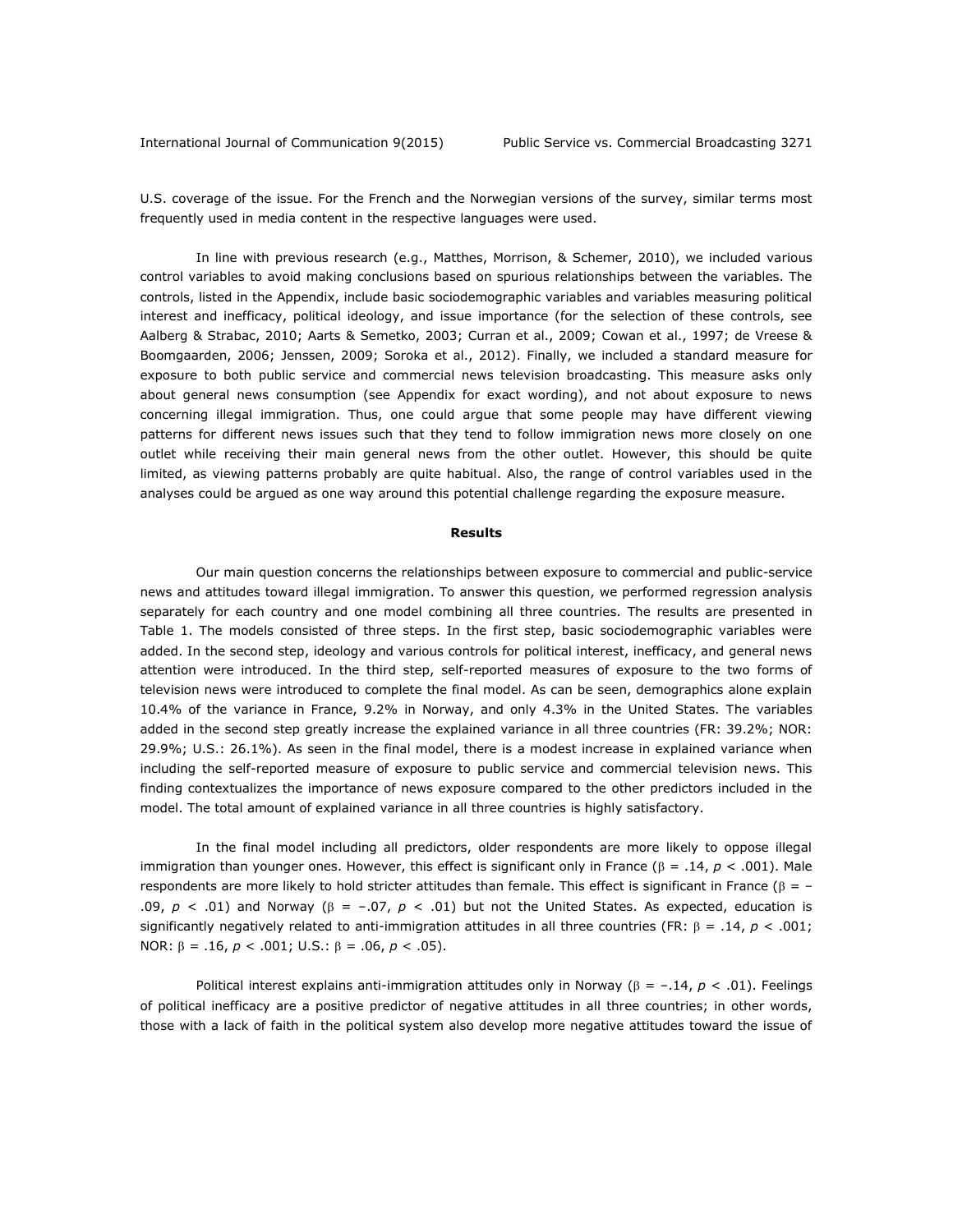irregular or illegal immigration (FR:  $\beta = .07$ ,  $p < .05$ ; NOR:  $\beta = .08$ ,  $p < .05$ ; U.S.:  $\beta = .09$ ,  $p < .01$ ). The strongest predictor in the model, political ideology, has a highly significant relationship to the outcome variable, suggesting stricter attitudes among right-wing than left-wing individuals (FR:  $\beta = .42$ ,  $p < .001$ ; NOR:  $\beta = .31$ ,  $p < .001$ ; U.S.:  $\beta = .25$ ,  $p < .001$ ). Issue importance is also strongly related to unfavorable attitudes (FR: β = .21, *p* < .001; NOR: β = .23, *p* < .001; U.S.: β = .34, *p* < .05). The more important the issue is to a respondent, the stricter the respondent's attitude.

| Model 1: Demographics              |              |            |            |            |
|------------------------------------|--------------|------------|------------|------------|
|                                    | Total sample | U.S.       | France     | Norway     |
| Gender                             | $-.064**$    | $-.045$    | $-.072*$   | $-.104*$   |
| Age                                | $.157***$    | $.173***$  | $.142***$  | .049       |
| Education                          | $-.151***$   | $-.103**$  | $-.236***$ | $-.280***$ |
| Adj. Rsq (%)                       | 5.7          | 4.3        | 10.4       | 9.2        |
| <b>Model 2: Political Controls</b> |              |            |            |            |
| Gender                             | $-.064***$   | $-.055$    | $-.068*$   | $-.067*$   |
| Age                                | .099***      | .049       | $.078**$   | .035       |
| Education                          | $-.083***$   | $-.062*$   | $-.167***$ | $-.180***$ |
| Political interest (low-high)      | $-.052*$     | $-.054$    | .002       | $-.142**$  |
| Political inefficacy (low-high)    | $.127***$    | $.101***$  | $.072*$    | $.104**$   |
| View domestic news (low-high)      | $-.001$      | .027       | $-.040$    | .054       |
| Left-right ideology (left-right)   | $.367***$    | $.248***$  | $.447***$  | $.338***$  |
| Issue importance (low-high)        | $.240***$    | $.337***$  | $.214***$  | $.240***$  |
| Adj. Rsq. (%)                      | 30.6         | 26.1       | 39.2       | 29.9       |
| Model 3: Full model                |              |            |            |            |
| Gender                             | $-.073***$   | $-.061*$   | $-.087*$   | $-.072**$  |
| Age                                | .094***      | .029       | $.075**$   | .007       |
| Education                          | $-.092***$   | $-.059*$   | $-.142***$ | $-.157***$ |
| Political interest (low-high)      | $-.043$      | $-.044$    | .020       | $-.144*$   |
| Political inefficacy (low-high)    | $.098***$    | $.094*$    | $.072*$    | $.079*$    |
| Domestic news (low-high)           | $-.011$      | .032       | $-.056$    | .023       |
| Left-right ideology (left-right)   | .341***      | .254***    | $.418***$  | $.311***$  |
| Issue importance (low-high)        | .233***      | $.336***$  | .205 ***   | $.234***$  |
| PSB news (low-high)                | $-.114***$   | $-.122***$ | $-.01$     | .012       |
| Comm. news (low-high)              | $.157***$    | $.080*$    | $.125***$  | $.179***$  |
| Adj. Rsq. (%)                      | 33.6         | 27.5       | 40.4       | 32.7       |

# *Table 1. Use of Public-Service and Commercial Broadcasting Predicting Attitudes Toward Illegal Immigration in France, U.S., and Norway.*

*N* =2,643 (U.S.: *N* = 868; FR: *N* = 822; NOR: *N* = 953). Entries are standardized Beta coefficients; \* *p* < .05, \*\* *p* < .01, \*\*\* *p* < .001. Positive coefficients indicate more negative attitudes toward illegal immigration.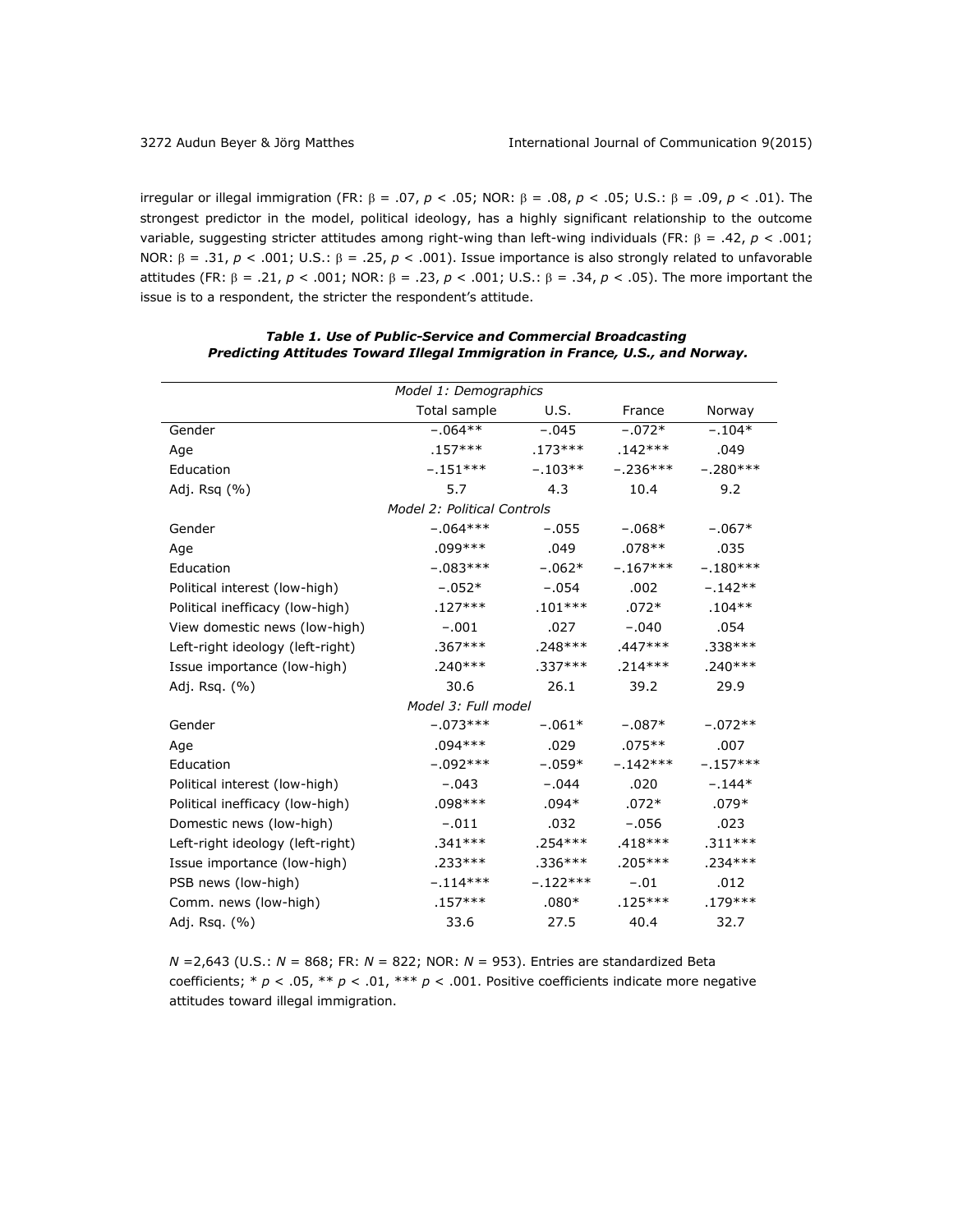Finally, to answer our hypotheses and research question, we observe a significant relationship between exposure to commercial news and negative attitudes toward illegal immigration in all three countries (FR:  $\beta = .13$ ,  $p < .001$ ; NOR:  $\beta = .18$ ,  $p < .001$ ; U.S.:  $\beta = .08$ ,  $p < .05$ ). This finding confirms our first hypothesis. However, exposure to public service broadcasting is negatively associated with antiimmigration attitudes only in the United States ( $\beta = .12$ ,  $p < .001$ ). This partially confirms hypothesis 2. To speculate, this finding might be partially explained by the much smaller and probably more homogenous audience group reporting high use of PSB news in the United States than in the two other countries. This may affect the likelihood of observing statistically significant relationships. Regarding the research question, we can conclude that an association between private broadcasting and illegalimmigration attitudes is present in all countries. As an additional difference test shows, this relationship is significantly stronger in France and Norway than in the United States. Public service broadcasting matters to attitudes only in the United States. Interestingly, general attention to news is unrelated to negative attitudes toward illegal immigration. General news attention is thus probably more related to general political interest, which proved significant only for the Norwegian respondents.

#### **Discussion**

The aim of this article was to determine the relationship of exposure to public service and commercial broadcasting to negative attitudes toward illegal immigration in three countries: the United States, Norway, and France. Our findings confirm those of previous studies (e.g., Espenshade & Calhoun, 1993) that gender, education, and political ideology are significant predictors of anti-immigration attitudes in all three countries in the final models. Additionally, we observe a significant association between feelings of political inefficacy and the outcome variable. Specifically, respondents who feel that they do not understand politics view illegal immigration more negatively. To explain this relationship, we observe that the attachment of high importance of this issue is associated with negative attitudes toward illegal immigration, most likely because dissatisfaction increases perceptions of importance.

More germane to the main purpose of this article, we find that general news exposure is not related to negative attitudes toward illegal immigration. In other words, the overall amount of news attention does not shape anti-immigration attitudes; the content or specific program does. This conclusion is based on the significant relationship of commercial news broadcasting exposure and negative attitudes toward illegal immigration. Commercial news broadcasting is often characterized by a sensationalist reporting style focusing on negative aspects of immigration, such as crime or cultural threats (see Benson, 2013). A significant relationship between exposure to commercial broadcasting and negative attitudes toward illegal immigration was observed in all three countries. Given the differences in these countries' media and political systems, this is a remarkable finding. It is important to note that this relationship was statistically significant even when controlling for key predictors of negative attitudes (with a high amount of explained variance). Therefore, one cannot argue, for instance, that it is not exposure to commercial news but, rather, political ideology (or other key predictors) that explains negative attitudes.

In contrast to private television news, public service news broadcasting is more likely to be evenhanded, for instance, also covering the humanitarian dimension of illegal immigration. However, a negative relationship between public-service broadcasting and negative attitudes toward illegal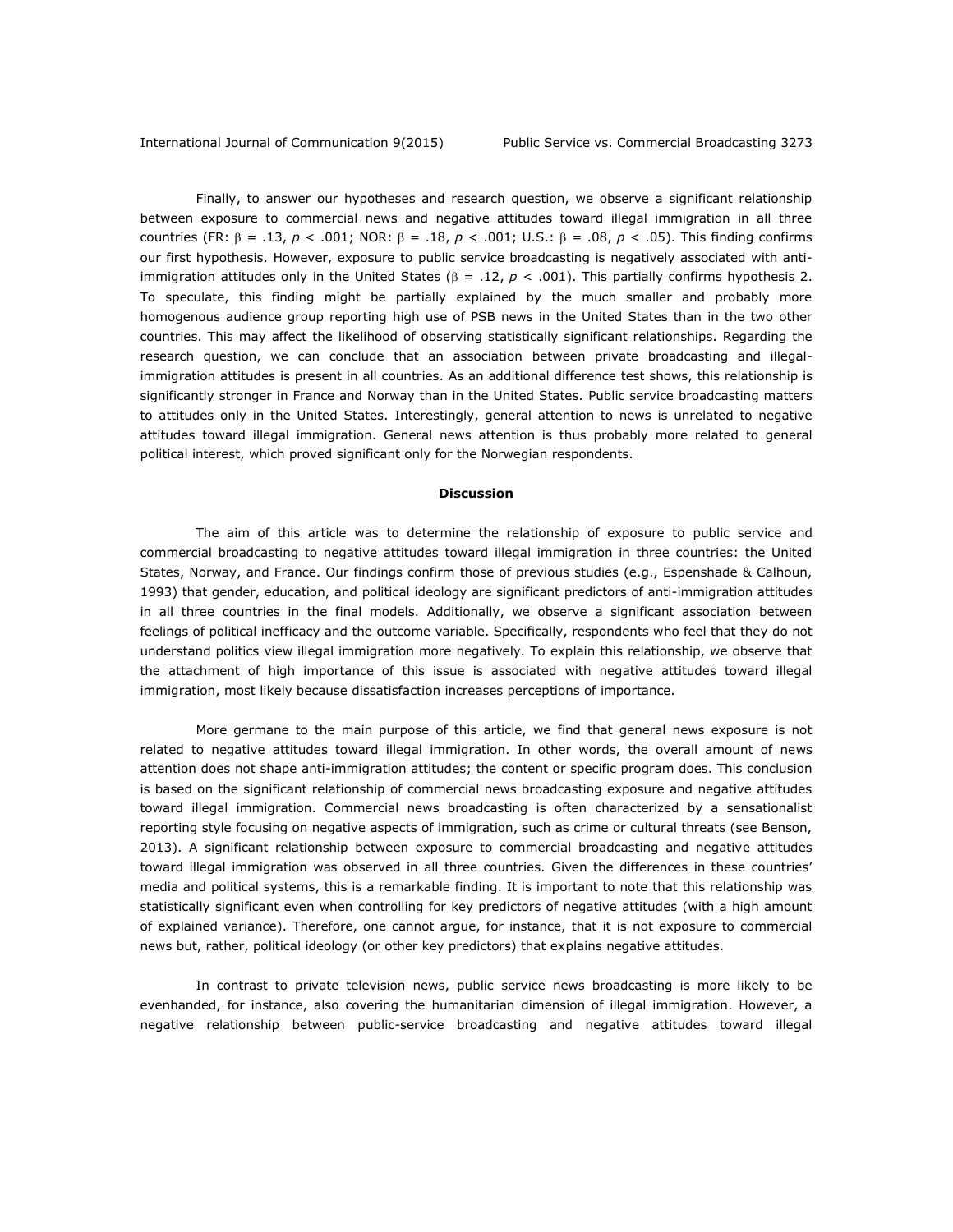immigration was observed only in the United States, not in France or Norway. The explanation might lie in the different way illegal immigration is discussed in the United States compared to the other two countries (see Benson, 2013). The United States has been heavily involved in immigration for centuries, and therefore, positive aspects of immigration might be more pronounced there than in France and Norway. In European countries, illegal immigration is perceived as not only an economic but also a cultural threat. African Muslims account for a considerable share of illegal immigrants to Europe. In the United States, a large share of illegal immigrants comes from Latin and Central America and has a Christian background. We speculate that public-service broadcasting is unrelated to negative attitudes toward illegal immigrants in Norway and France because coverage is rather balanced and, therefore, unlikely to exert significant effects. In the United States, an immigration-based country, public-service broadcasters might also point to less negative aspects of illegal immigration, such as the economic benefits and immigrants' personal stories. Additional comparative content analytical data are needed to confirm this speculation. In addition, we should stress that the U.S. public service broadcaster has a very modest audience share. Only approximately 10% of the American sample reports being exposed to public service broadcasting more than five days a week, compared to 57% and 42% in the Norwegian and French samples. Further, the differences between the U.S. public broadcaster and the commercial broadcasters are probably larger than between its European counterparts, where both the commercial and public service broadcasters target heterogeneous audiences.

A number of limitations of this study are worth careful consideration. Perhaps the most critical limitation is the use of cross-sectional data unsuitable for testing causal claims. Consequently, we cannot conclude that exposure to commercial news broadcasting *causes* negative attitudes toward illegal immigration. For such a claim, experimental or panel data controlling for the autoregressive effect of antiimmigration attitudes are needed. However, the inclusion of several important control variables strengthens our claim that there is, in fact, an independent effect of news exposure on the formation of attitudes toward illegal immigration. Related to that, audience selectivity may have a huge impact on news use because there is a self-selection for public versus private news (see Feldman, Myers, Hmielowski, & Leiserowitz, 2014; Garrett, 2013; Gil de Zúñiga et al., 2012; Knobloch-Westerwick, 2015). That is, attitudes may drive news selection, in contrast to (or in addition to) news exposure driving attitudes. Again, we cannot make any claim about causality. There may also be other explanations like omitted third variables that we cannot rule out. Even though we have statistically controlled for political ideology, future research should employ panel data to validate our findings. In addition, we operationalized only general negative attitudes toward illegal immigration. Future research should work with more fine-grained measures distinguishing various aspects of anti-immigration attitudes. In this study, we could not control the actual content that respondents were exposed to (Shoemaker & Reese, 1990). Future research should therefore strive to combine panel data with a fine-grained verbal and visual content analysis of the news.

In the present study, we conclude that exposure to commercial but not public service news broadcasting is related to negative opinions about illegal immigration. However, given the present data, we cannot provide a definite explanation of why this is the case. Future research needs to more carefully study which specific content characteristics of broadcasting media foster illegal immigration sentiment. That is, how are illegal immigrants depicted, visualized, contextualized, and evaluated on television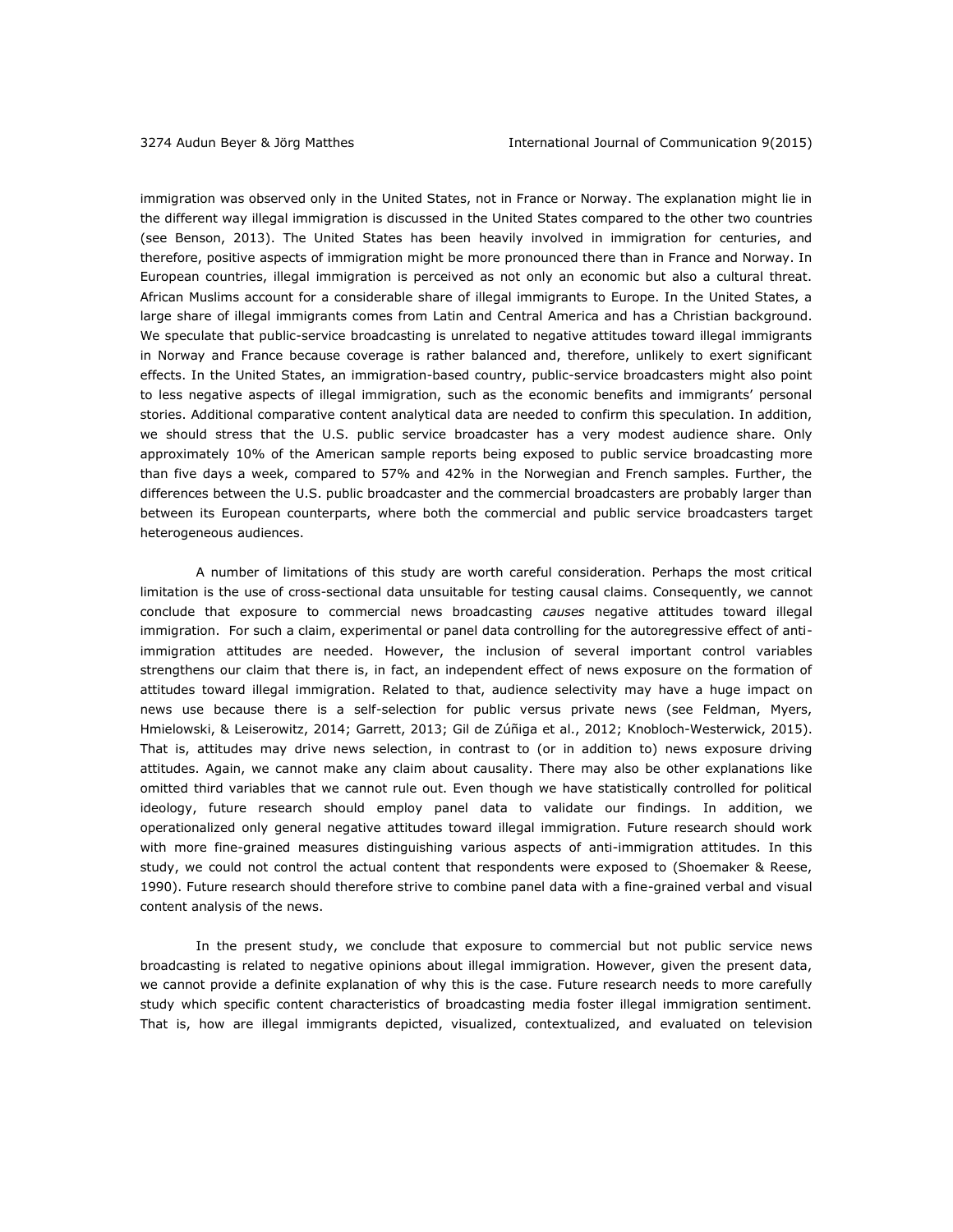around the globe, and how do audience members with different predispositions process this information (see Schemer et al., 2012)? There are different news frames with which the topic of illegal immigration is associated. Future research also needs to look more closely into how different concepts and terms (*illegal*, *undocumented*, *irregular*) might foster different cognitive and affective outcomes, and if so, whether the employment of such terms is systematically different among media outlets. Furthermore, given the different illegal-immigration backgrounds in several countries, there are grounds to postulate significant country differences in news framing. These specific variations in content are key to understanding the effects of news content on negative attitudes toward illegal immigration. Clearly, the differences in news content in coverage of illegal immigration from public service and commercial broadcasters remains a fertile topic for future research, especially from a comparative perspective.

### **References**

- Aalberg, T., Papathanassopoulos, S., Soroka, S., Curran, J., Hayashi, K., Iyengar, S., . . . Tiffen, R. (2013). International TV news, foreign affairs interest and public knowledge: A comparative study of foreign news coverage and public opinion in 11 countries. *Journalism Studies, 14*(3), 387–406. doi:10.1080/1461670X.2013.765636
- Aalberg, T., & Strabac, Z. (2010). Media use and misperceptions: Does TV viewing improve our knowledge about immigration? *Nordicom Review, 31*, 35–52.
- Aarts, K., Fladmoe, A., & Strömbäck, J. (2012). Media, political trust, and political knowledge: A comparative perspective. In T. Aalberg & J. Curran (Eds.), *How media inform democracy: A comparative approach* (pp. 98–118). London, UK: Routledge.
- Aarts, K., & Semetko, H. A. (2003). The divided electorate: Media use and political involvement. *Journal of Politics, 65*(3), 759–784. Retrieved from<http://www.jstor.org/stable/3449494>
- Benson, R. (2013). *Shaping immigration news: A French-American comparison*. New York, NY: Cambridge University Press.
- Beyer, A., & Matthes, J. (2015). Public perceptions of the media coverage of irregular immigration. Comparative insights from France, the United States and Norway. *American Behavioral Scientist, 59*(7), 839-857. doi: 10.1177/0002764215573253
- Carrasquillo, A. (2013). AP drops "illegal immigrant," means a person will no longer be described as illegal. Retrieved from [http://nbclatino.com/2013/04/02/ap-drops-illegal-immigrant-means-a](http://nbclatino.com/2013/04/02/ap-drops-illegal-immigrant-means-a-person-will-no-longer-be-described-as-illegal/)[person-will-no-longer-be-described-as-illegal/](http://nbclatino.com/2013/04/02/ap-drops-illegal-immigrant-means-a-person-will-no-longer-be-described-as-illegal/)
- Cowan, G., Martinez, L., & Mendiola, S. (1997). Predictors of attitudes toward illegal Latino immigrants. *Hispanic Journal of Behavioral Sciences, 19*(4), 403–415. doi:10.1177/07399863970194001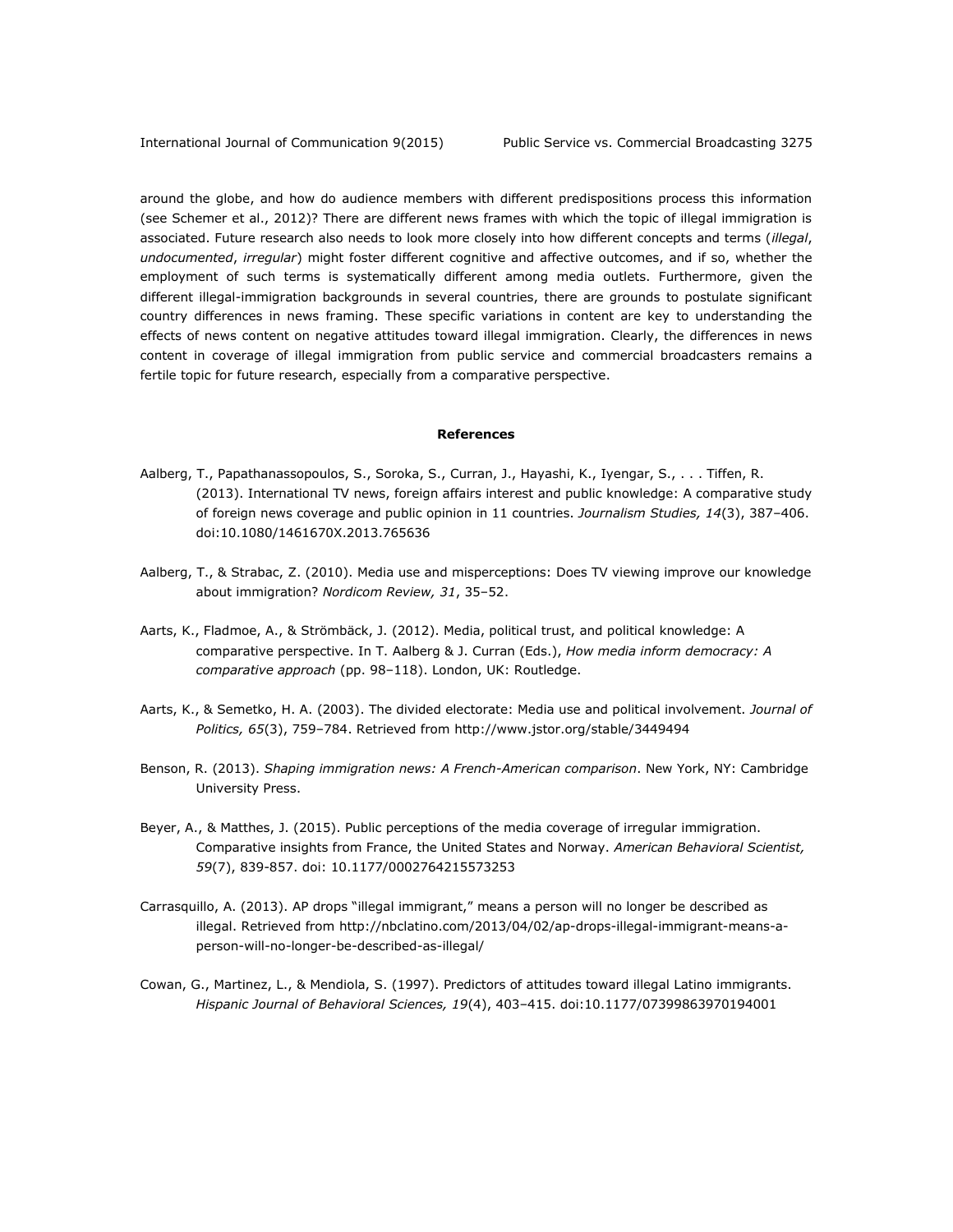- Curran, J., Coen, S., Aalberg, T., & Iyengar, S. (2012). News content, media use, and current affairs knowledge. In T. Aalberg & J. Curran (Eds.), *How media inform democracy: A comparative approach*, pp. 81–97. London, UK: Routledge.
- Curran, J., Iyengar, S[., Lund, A. B.,](http://research.cbs.dk/portal/en/persons/anker-brink-lund(2ca7057e-6eab-45b9-8357-d6c51b349e4e)/publications.html) & Salovaara-Moring, I. (2009). [Media system, public knowledge, and](http://research.cbs.dk/portal/en/publications/media-system-public-knowledge-and-democracy(bf641a80-80b8-11de-8153-000ea68e967b).html)  [democracy: A comparative study.](http://research.cbs.dk/portal/en/publications/media-system-public-knowledge-and-democracy(bf641a80-80b8-11de-8153-000ea68e967b).html) *European Journal of Communication*, *24*(1), 5–26. doi:10.1177/0267323108098943
- Cushion, S. (2012). *The democratic value of news: Why public service media matters*. Basingstoke, UK: Palgrave.
- de Vreese, C. H., & Boomgaarden, H. (2006). News, political knowledge, and participation: The differential effects of news media exposure on political knowledge and participation. *Acta Politica, 41*(4), 317–341. doi:10.1057/palgrave.ap.5500164
- de Wenden, C. W. (2010). Irregular migration in France. In A. Triandafyllidou (Ed.), *Irregular migration in Europe* (pp. 115–124). Farnham, UK: Ashgate.
- Dunaway, J., Branton, R. P., & Abrajano, M. A. (2010). Agenda setting, public opinion, and the issue of immigration reform. *Social Science Quarterly, 91*(2), 359–378. doi:10.1111/j.1540- 6237.2010.00697.x
- Espenshade, T. J. (1995). Unauthorized immigration to the United States. *Annual Review of Sociology, 21*(1), 195–216. doi:10.1146/annurev.so.21.080195.001211
- Espenshade, T. J., & Calhoun, C. A. (1993). An analysis of public opinion toward undocumented immigration. *Population Research and Policy Review, 12*, 189–224. doi:10.1007/BF01074385
- Facchini, G., Mayda, A. M., & Puglisi, R. (2009). *Illegal immigrants and media exposure: Evidence on individual attitudes*. Centro Studi Luca d'Agliano Development Studies Working Papers. N. 285.
- Feldman, L., Myers, T. A., Hmielowski, J. D., & Leiserowitz, A. (2014). The mutual reinforcement of media selectivity and effects: Testing the reinforcing spirals framework in the context of global warming. *Journal of Communication, 64*, 590–611.
- Fetzer, J. S. (2000). *Public attitudes toward immigration in the United States, France, and Germany*. New York, NY: Cambridge University Press.
- Freeman, G. P., Hansen, R., & Leal, D. L. (2013). Introduction: Immigration and public opinion. In G. P. Freeman, R. Hansen, & D. L. Leal (Eds.), *Immigration and public opinion in liberal democracies* (pp. 1–18). New York, NY: Routledge.

Garrett, R. K. (2013). Selective exposure: New methods and new directions. *Communication Methods and*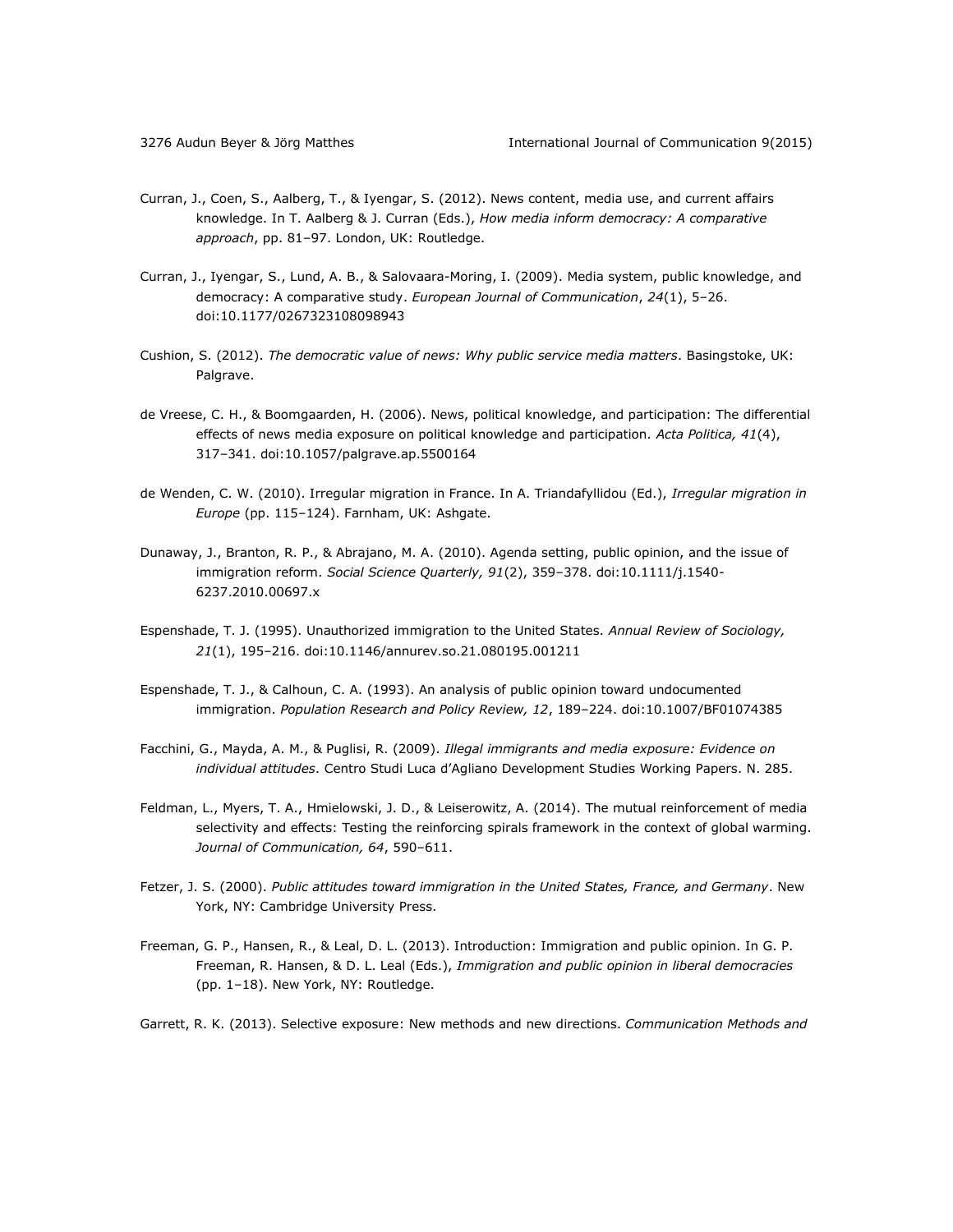*Measures, 7*(3–4), 247–256. doi:10.1080/19312458.2013.835796

- Gil de Zúñiga, H., Correa, T., & Valenzuela, S. (2012). Selective exposure to cable news and immigration in the U.S.: The relationship between FOX News, CNN, and attitudes toward Mexican immigrants. *Journal of Broadcasting & Electronic Media, 56*(4), 597–615. doi:10.1080/08838151.2012.732138
- Hallin, D. C., & Mancini, P. (2004). *Comparing media systems: Three models of media and politics*. Cambridge, UK: Cambridge University Press.
- Hoefer, M., Retina, N., & Baker, B. C. (2012). *Estimates of the unauthorized immigrant population residing in the United States: January 2011.* Office of Immigration Statistics, Policy Directorate, U.S. Department of Homeland Security.
- Holbert, R. L., Kwak, N., & Shah, D. V. (2003). Environmental concern, patterns of television viewing, and pro-environmental behaviors: Integrating models of media consumption and effects. *Journal of Broadcasting and Electronic Media, 47(2),* 177–196.
- Hooghe, M. (2002). Watching television and civic engagement: Disentangling the effects of time, programs, and stations. *The Harvard International Journal of Press/Politics, 7*(2), 84–104. doi:10.1177/1081180X0200700206
- Igartua, J.-J., & Cheng, L. (2009). Moderating effect of group cue while processing news on immigration: Is the framing effect a heuristic process? *Journal of Communication, 59*, 726–749. doi:10.1111/j.1460-2466.2009.01454.x
- Igartua, J.-J., Moral-Toranzo, F., & Fernández, I. (2011). Cognitive, attitudinal, and emotional effects of news frame and group cues on processing news about immigration. *Journal of Media Psychology, 23*, 174–185. doi:10.1027/1864-1105/a000050
- Jenssen, A. T. (2009). Does public broadcasting make a difference? Political knowledge and electoral campaigns on television. *Scandinavian Political Studies, 32*(3), 247–271. doi:10.1111/j.1467- 9477.2008.00226.x
- Joyce, N., & Harwood, J. (2014). Improving intergroup attitudes through televised vicarious intergroup contact: Social cognitive processing of ingroup and outgroup information. *Communication Research, 41*, 627–643. doi:10.1177/0093650212447944
- Kim, S.-H., Carvalho, J. P., Davis, A. G., & Mullins, A. M. (2011). The view of the border: News framing of the definition, causes, and solutions to illegal immigration. *Mass Communication and Society, 14*(3), 292–314. doi:10.1080/15205431003743679

Knobloch-Westerwick, S. (2015). *Choice and preference in media use: Advances in selective exposure*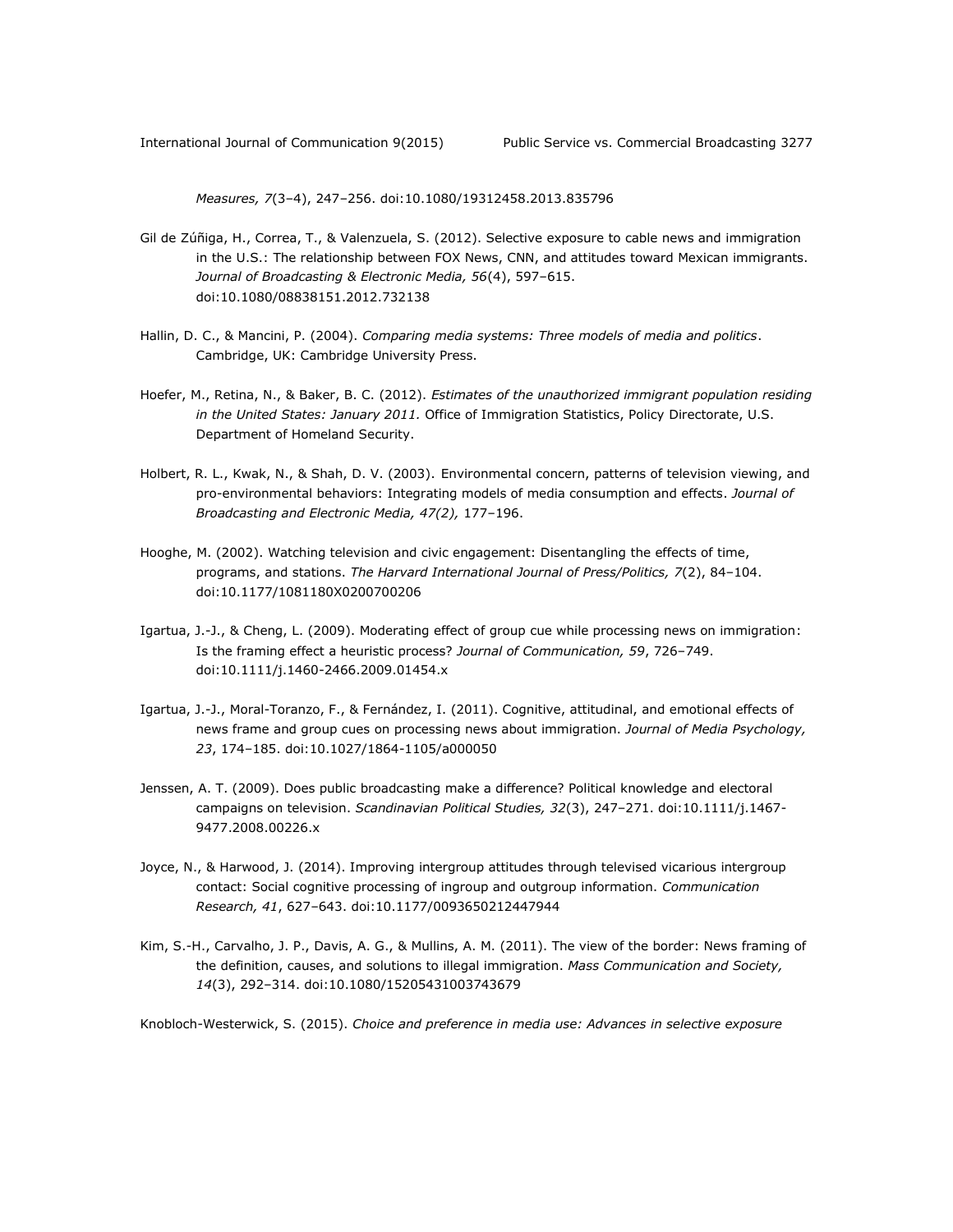*theory and research.* New York, NY: Routledge.

- Krosnick, J. A., & Kinder, D. R. (1990). Altering the foundations of support for the president through priming. *The American Political Science Review, 84*(2), 497–512. Retrieved from <http://www.jstor.org/stable/1963531>
- Matthes, J., Morrison, K. R., & Schemer, C. (2010). A spiral of silence for some: Attitude certainty and the expression of political minority opinions. *Communication Research, 37*(6), 774–800. doi:10.1177/0093650210362685
- Matthes, J., & Schemer, C. (2012). Diachronic framing effects in competitive opinion environments. *Political Communication, 29*, 319–339. doi:10.1080/10584609.2012.694985
- McCombs, M., Lopez-Escobar, E., & Llamas, J. P. (2000). Setting the agenda of attributes in the 1996 Spanish general election. *Journal of Communication, 50*(2), 77–92. doi:10.1111/j.1460- 2466.2000.tb02842.x
- Merolla, J., Ramakrishnan, S. K., & Haynes, C. (2013). "Illegal," "undocumented," or "unauthorized": Equivalency frames, issue frames, and public opinion on immigration. *Perspectives on Politics, 11*(3), 789–807. doi:10.1017/S1537592713002077.
- Passel, J. S., Cohn, D., & Gonzalez-Barrera, A. (2013). *Population decline of unauthorized immigrants stalls may have reversed.* Washington, DC: Pew Research Center.
- Schemer, C. (2012). The influence of news media on stereotypic attitudes toward immigrants in a political campaign. *Journal of Communication, 62*(5), 739–757. doi:10.1111/j.1460-2466.2012.01672.x
- Schemer, C., Wirth, W., & Matthes, J. (2012). Value resonance and value framing effects on voting intentions in direct-democratic campaigns. *American Behavioral Scientist, 56*, 334–352. doi:10.1177/0002764211426329
- Schildkraut, D. (2013). Amnesty, guest workers, fences! Oh my! Public opinion about "comprehensive immigration reform." In G. P. Freeman, R. Hansen, & D. L. Leal (Eds.), *Immigration and public opinion in liberal democracies* (pp. 207–231). New York, NY: Routledge.
- Shoemaker, P. J., & Reese, S. D. (1990). Exposure to what? Integrating media content and effects studies. *Journalism Quarterly, 67*, 649–652.
- Soroka, S., Andrew, B., Aalberg, T., Iyengar, S., Curran, J., Coen, S., . . . Tiffen, R. (2012). Auntie knows best? Public broadcasters and current affairs knowledge. *British Journal of Political Science*, *43*, 719–739. doi:10.1017/S0007123412000555

Strabac, Z., Thorbjørnsrud, K., & Jenssen, A. T. (2012). News consumption and public opposition to